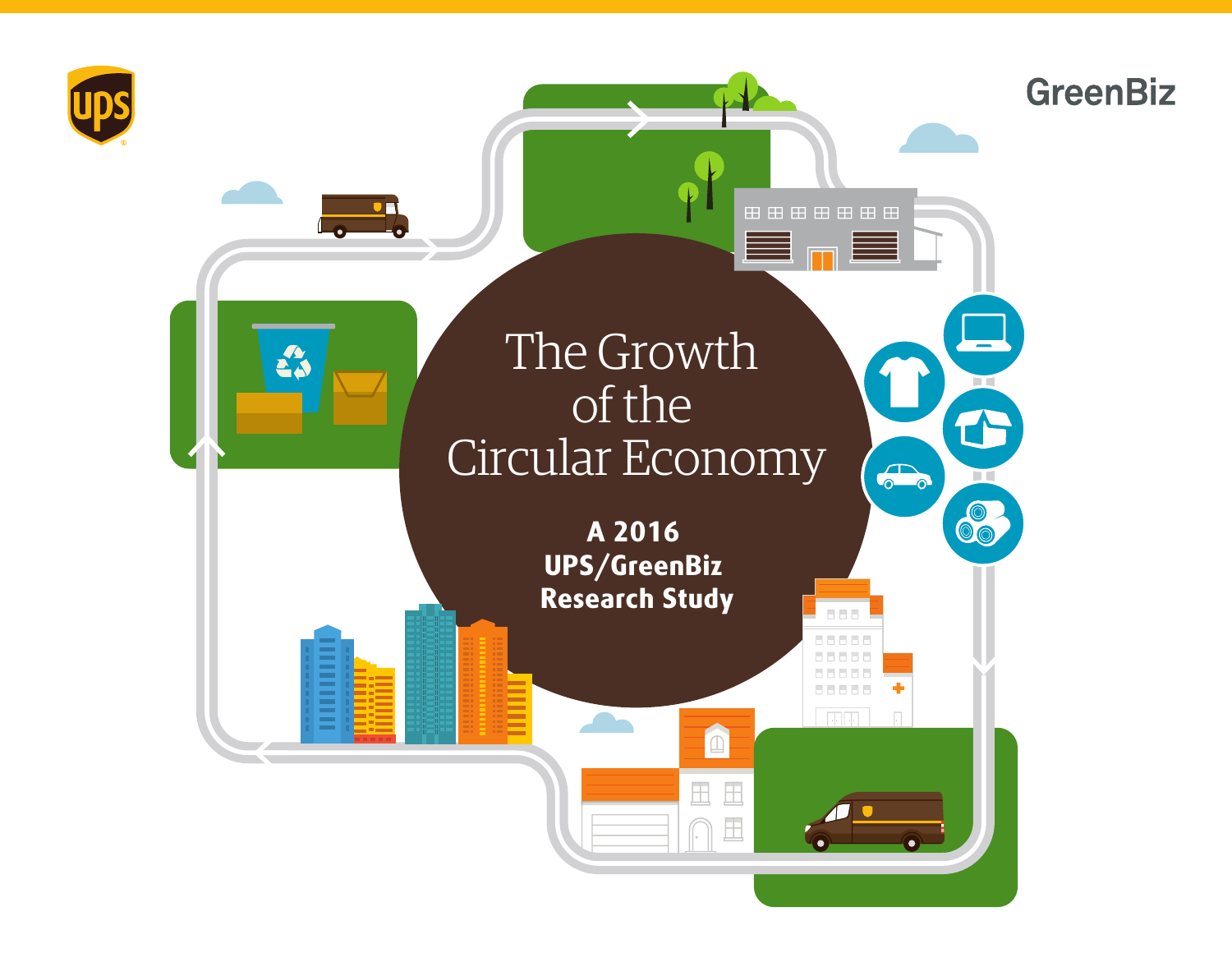### About the Research

This report summarizes results based on a survey of the GreenBiz Intelligence Panel, consisting of executives and thought leaders in the area of corporate environmental strategy and performance. Panel members participate in brief monthly surveys to provide their expertise and perspective on corporate initiatives, laws and regulations and scientific advances that are shaping the corporate sustainability agenda.

The 2016 UPS & GreenBiz Circular Economy Research Study presents the findings of an online survey conducted by GreenBiz Group in December 2015 among a sample of respondents within the GreenBiz Intelligence Panel.

An email link was sent to the panel's 5,370 members inviting them to participate anonymously in the survey. For the purposes of this report, we analyzed the results from 423 respondents who represented 14 sectors. Approximately 85 percent of these respondents are based in the United States.

It is important to note that the quantitative data in the report may skew higher than if the panel was representative of a broader demographic — that is, executives and managers not necessarily focused on their company's environmental and social corporate sustainability efforts. However, the responding companies represent a broad span of diverse corporate sustainability experience, including those just beginning to engage in corporate sustainability as well as those that have been engaged for years.





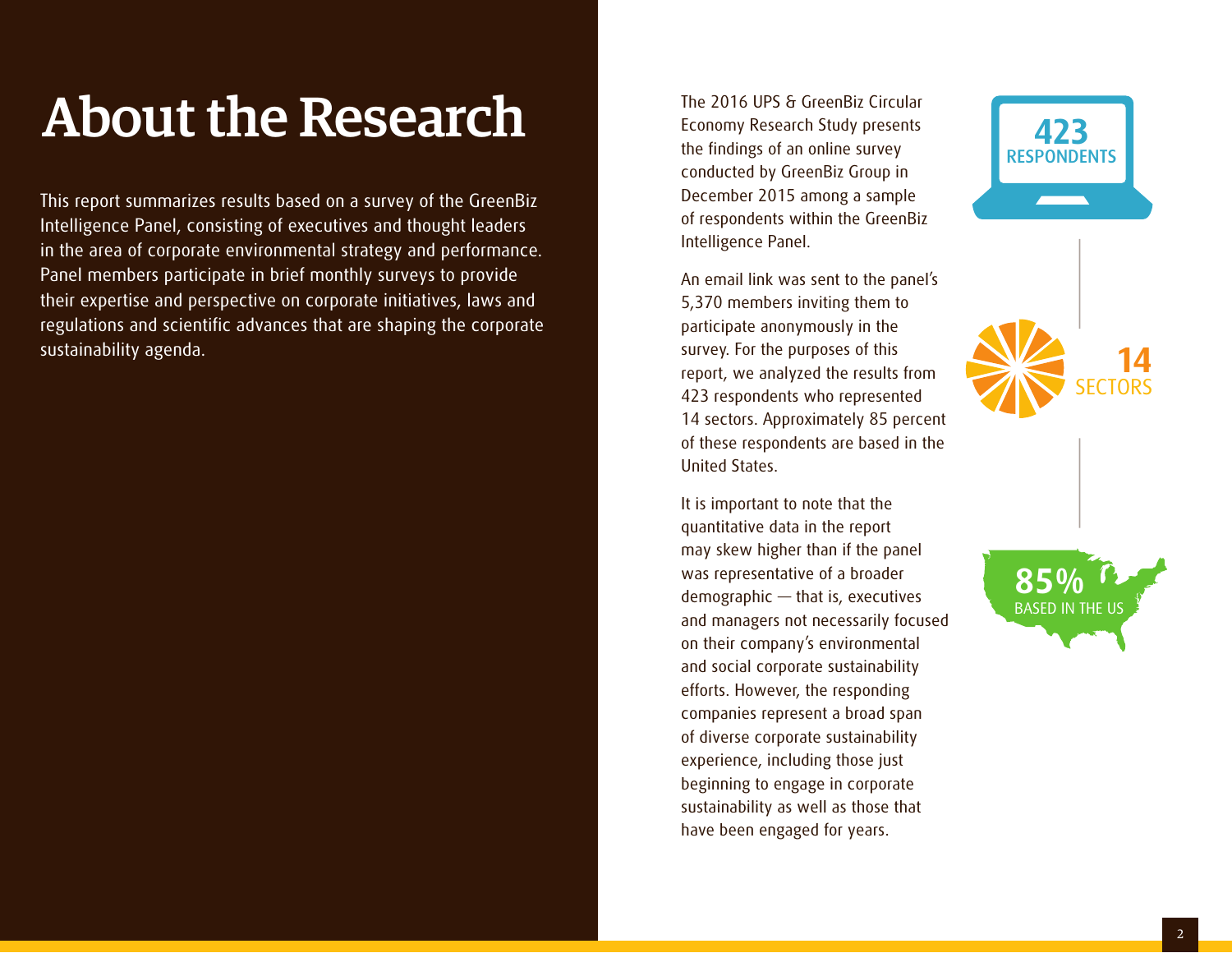### Executive Summary

There is a growing business movement toward what is described as a circular economy, an alternative to a traditional linear economy where the current widespread operating model can best be described as make, use and dispose.

In the evolving circular model, we strive to keep resources in use for as long as possible, extract the maximum value from them while in use, then recover and regenerate products and materials at the end of each service life. To be successful, this model will require a fundamental rethinking of products, materials and systems of commerce.

GreenBiz Group, in collaboration with UPS, conducted research to gain a greater understanding of key aspects and concepts associated with the circular economy to identify trends that will help define success for this developing system of commerce. This document shares the results and insights garnered from one of the nation's first quantitative surveys focused on better understanding the state of the circular economy.

#### **Key Insights**

- **•** The importance of the circular economy to business is expected to continue to gain traction in the coming years, doubling in importance from just two years ago.
- **•** Half of companies surveyed are implementing circular economy principles, yet only a select few brands are standing out as leaders in the marketplace.
- **•** The need for a defensible business case is both the biggest barrier and biggest opportunity facing the success of the circular economy.
- **•** Cost and convenience are the top incentives for both customers and consumers.
- Sustainable logistics no longer focus solely on the "last mile." The "first mile" logistics are critical to an effective circular economy as packaging and shipping convenience of recoverable waste outweighs many other factors for broad marketplace acceptance.

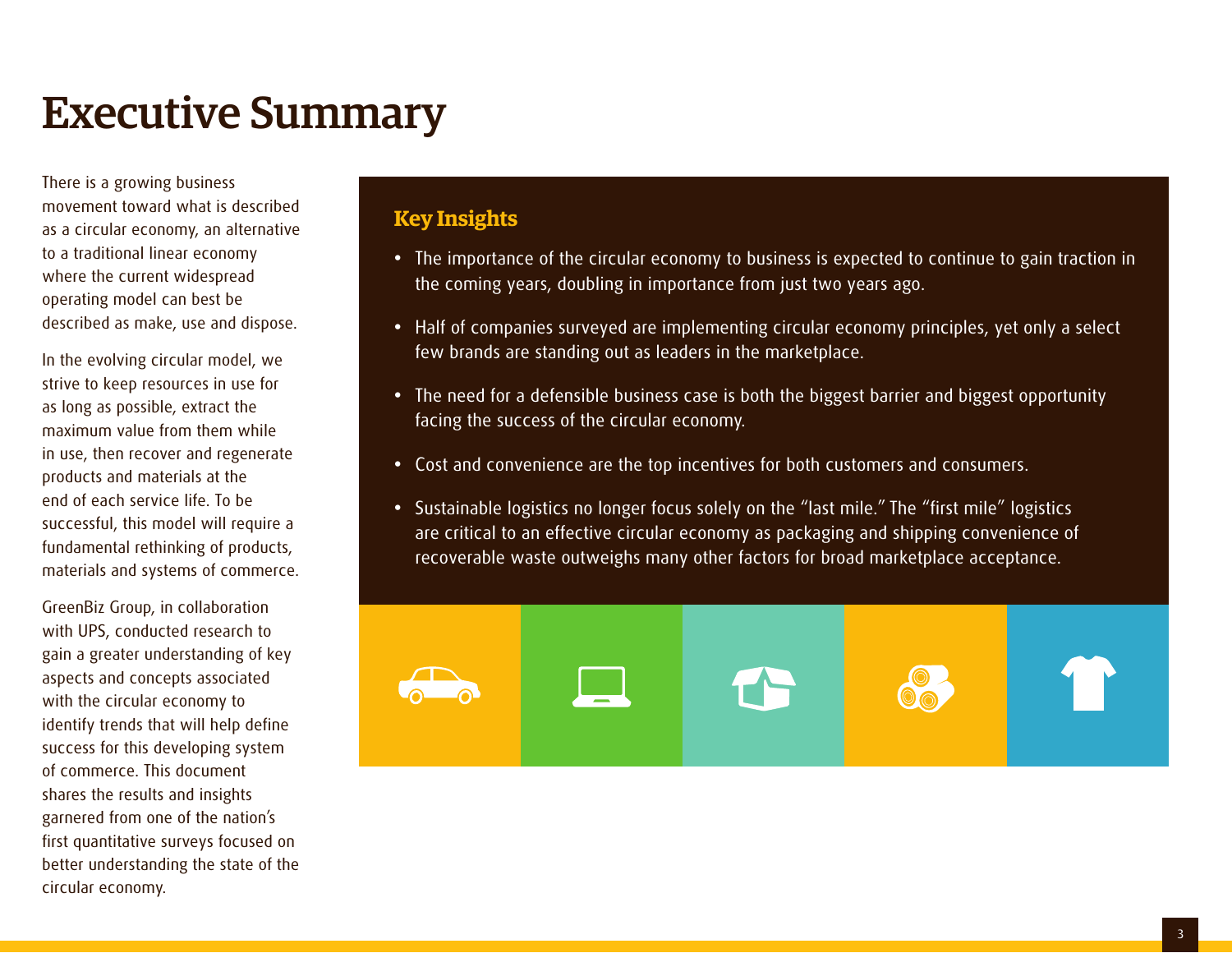### The Growth of the Circular Economy

The circular economy is becoming more widely understood and commonplace in business. Almost unanimously, survey respondents felt they clearly understood the concept, while more than half could provide examples of the circular economy in play.

The term circular economy has become popularized only recently, though much of what underlies the concept including the "three Rs" activities of reduce, reuse and recycle — has been promoted for decades and provides a foundation for this evolution in the design, production and reclamation of products.

Today, a range of factors — population growth, resource scarcity, climate change impacts and an array of regulations addressing issues from toxic substances to zero-waste initiatives — are placing pressure on companies to move away from an industrialized make-use-dispose economic model to a more circular strategy.

In the past five years, companies have placed a greater emphasis on taking a life-cycle approach to understanding the total impact of their products and operations across their entire value chain. This has started to change the way of thinking within a number of different corporate functions, from design to procurement and even logistics. Although the term "circular economy" is not yet widespread among all executives in those areas, awareness and understanding of the circular economy is high among sustainability professionals — and the old industrialized way of thinking is beginning to change.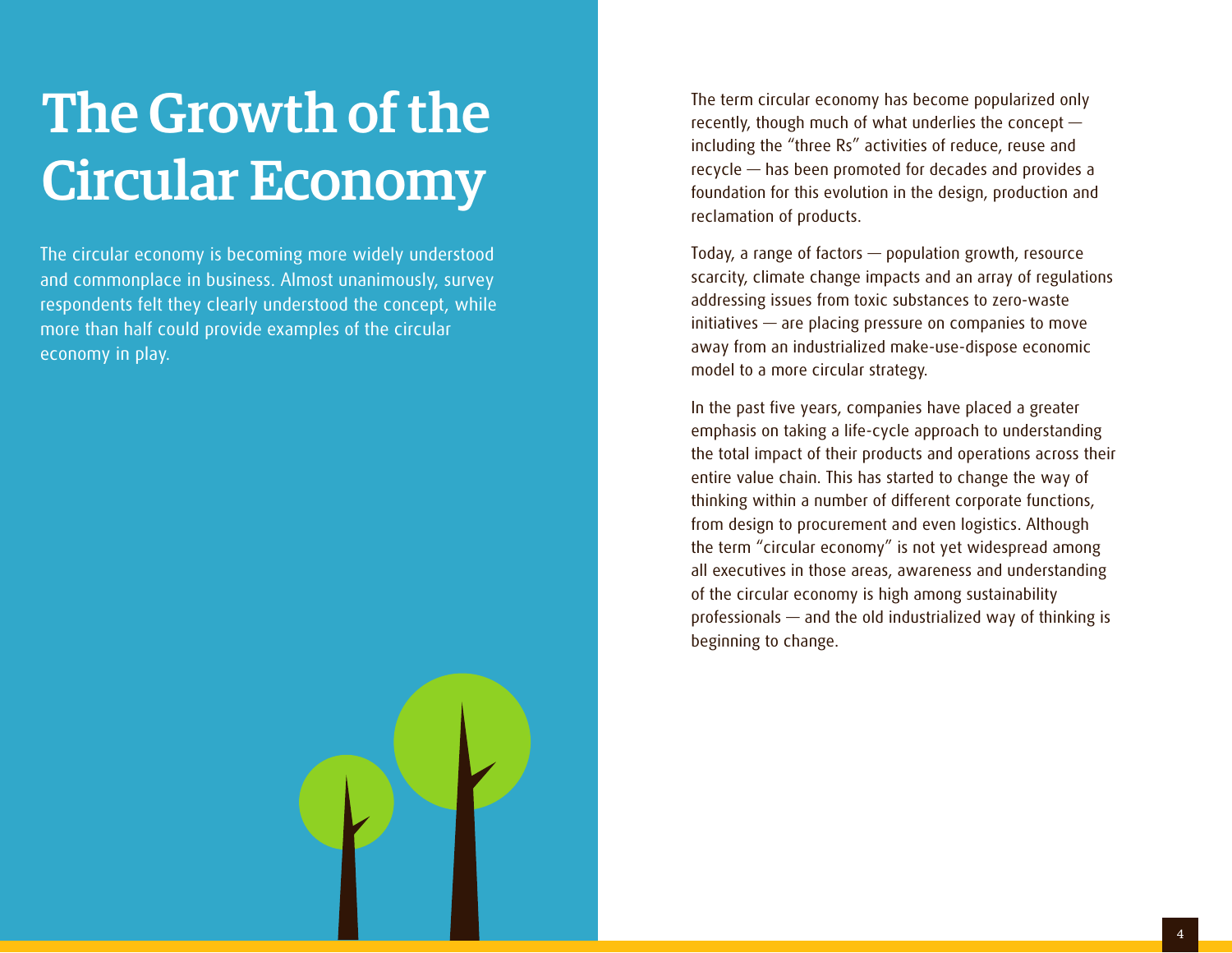Ninety percent of respondents who participated in our survey felt they had a clear definition of the circular economy. Fifty-two percent could easily define the term and provide examples, and another 38 percent said they know what the term means, but are not entirely certain what it encompasses.



We sought to gain greater insight into how respondents were defining the circular economy and provided a selection of 10 phrases from which respondents were asked to select the top three that best describe or define the circular economy. Two phrases rose to the top, as 83 percent of respondents checked the box for "value-chain models that keep resources and materials in play endlessly" and 68 percent selected "producing products in a way that allows materials to be captured and reused."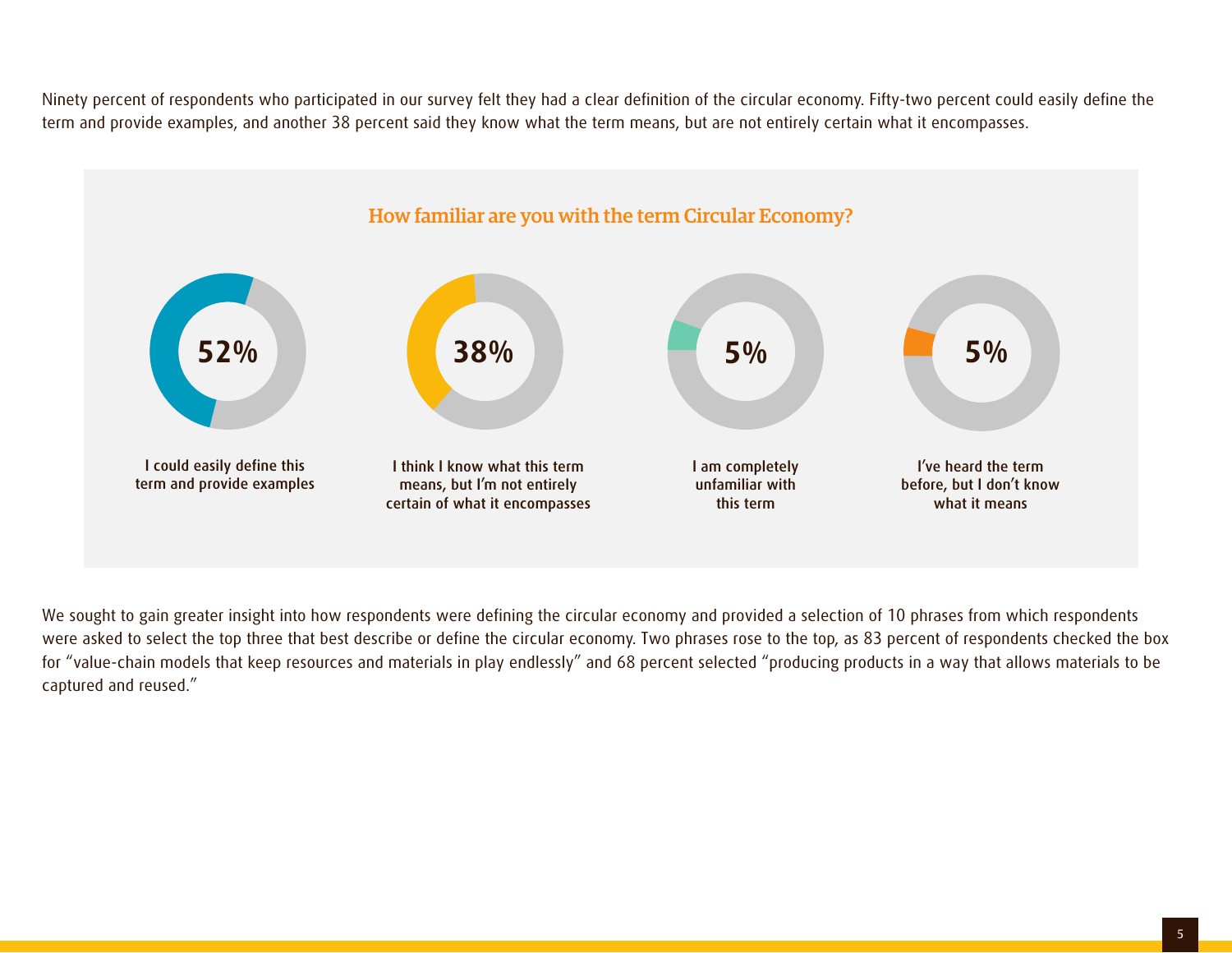### Frontier Days for the Circular Economy

Companies are beginning to test circular economy principles in their business models. While many companies surveyed are implementing principles into product or service offerings, very few companies are standing out as leaders in the market.

The current use of the phrase circular economy is reminiscent of the early days of sustainability, in which employee volunteerism, lighting retrofits and the first public reporting of greenhouse gas emissions could be bundled into a report identifying an organization as a good corporate citizen. Much has changed over the past 10 years a number of recognized leaders have shifted their focus toward holistic sustainability efforts that are strategic and intentional, not just a collection of discrete deeds.

The circular economy is in a similar nascent stage, where a majority of companies are contributing in some way to a reduce-reuse-recycle strategy. We provided survey respondents a definition of the circular economy as "an alternative to a traditional linear economy (make-usedispose) in which we keep resources in use for as long as possible, extract the maximum value from them while in use, then recover and regenerate products and materials at the end of each service life." We then asked if their organization is implementing circular economy principles in any of its product lines or service offerings. More than half of respondents' companies have implemented these principles.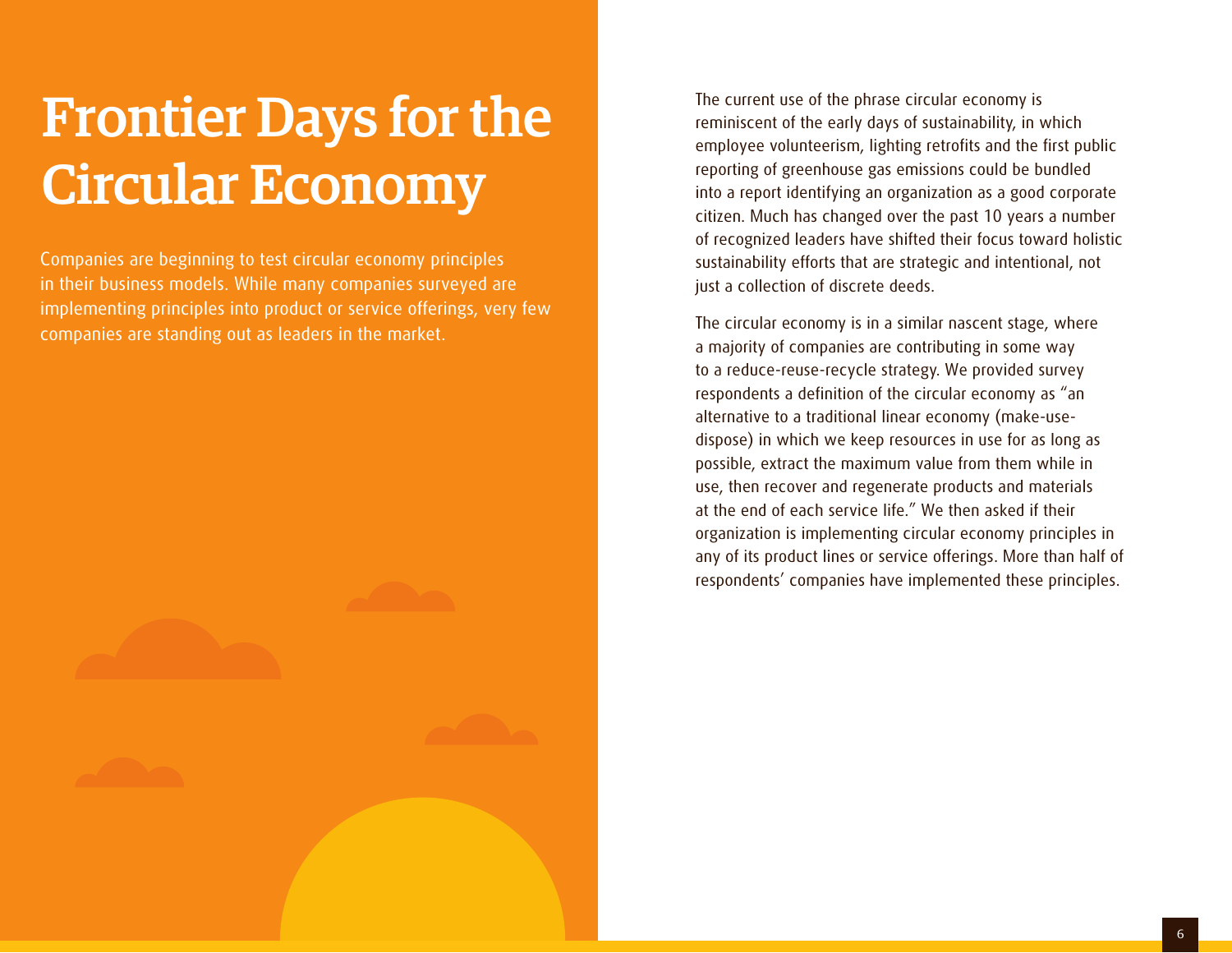A circular economy is an alternative to a traditional linear economy (make, use, dispose) in which we keep resources in use for as long as possible, extract the maximum value from them whilst in use, then recover and regenerate products and materials at the end of each service life. With this in mind, is your company implementing circular economy principles in any of its product lines or service offerings?



In response to a follow-up question, 62 percent of respondents said their organization provides a product or service that supports the circular economy, such as materials recycling, remanufacturing, take-back programs or other logistics solutions like repair or refurbishment. The percentage was even higher for companies with revenues greater than \$1 billion, as three-quarters of those firms said they were providing at least one of those products or services.

Yet given the prevalence of circular economy principles, products and services, few companies stand out as leaders. We asked respondents to identify companies that come to mind when thinking about the

circular economy and left it open for them to write in their answers. Two companies topped the list: Interface (21 percent) and Patagonia (16 percent).

Both leading companies have been vocal about their efforts and have leveraged their commitment to the circular economy as a competitive advantage to both consumers and customers. Interface's late CEO Ray Anderson was outspoken early on about his company's sustainability strategy and Patagonia's policies of recycling used garments and equipment and providing repair guides have made national news along with its "Don't Buy This Jacket" campaign.

#### **Rethinking the Waste Stream**

TerraCycle develops recycling solutions for difficult-to-recycle packaging and products—waste streams that are traditionally disposed of via landfilling and/ or incineration: snack bags, drink pouches, cigarette butts, pens, and many more. Through the sponsorship of major consumer-packaged goods companies, such as Colgate-Palmolive, Procter & Gamble and Tom's of Maine, TerraCycle is able to create free, consumer-facing recycling programs. A partnership with UPS allows consumers to send waste to TerraCycle for recycling, thereby eliminating two common barriers: local access and the logistics of collection. Without these kinds of solutions and partnerships, consumers often resort to landfill disposal—a process that is linear and unsustainable. TerraCycle's programs eliminate the need for this process and capture potentially valuable materials in the waste stream instead of sending them to landfills. This recycling platform enables anyone to participate in the circular economy, creating circular waste solutions where none previously existed.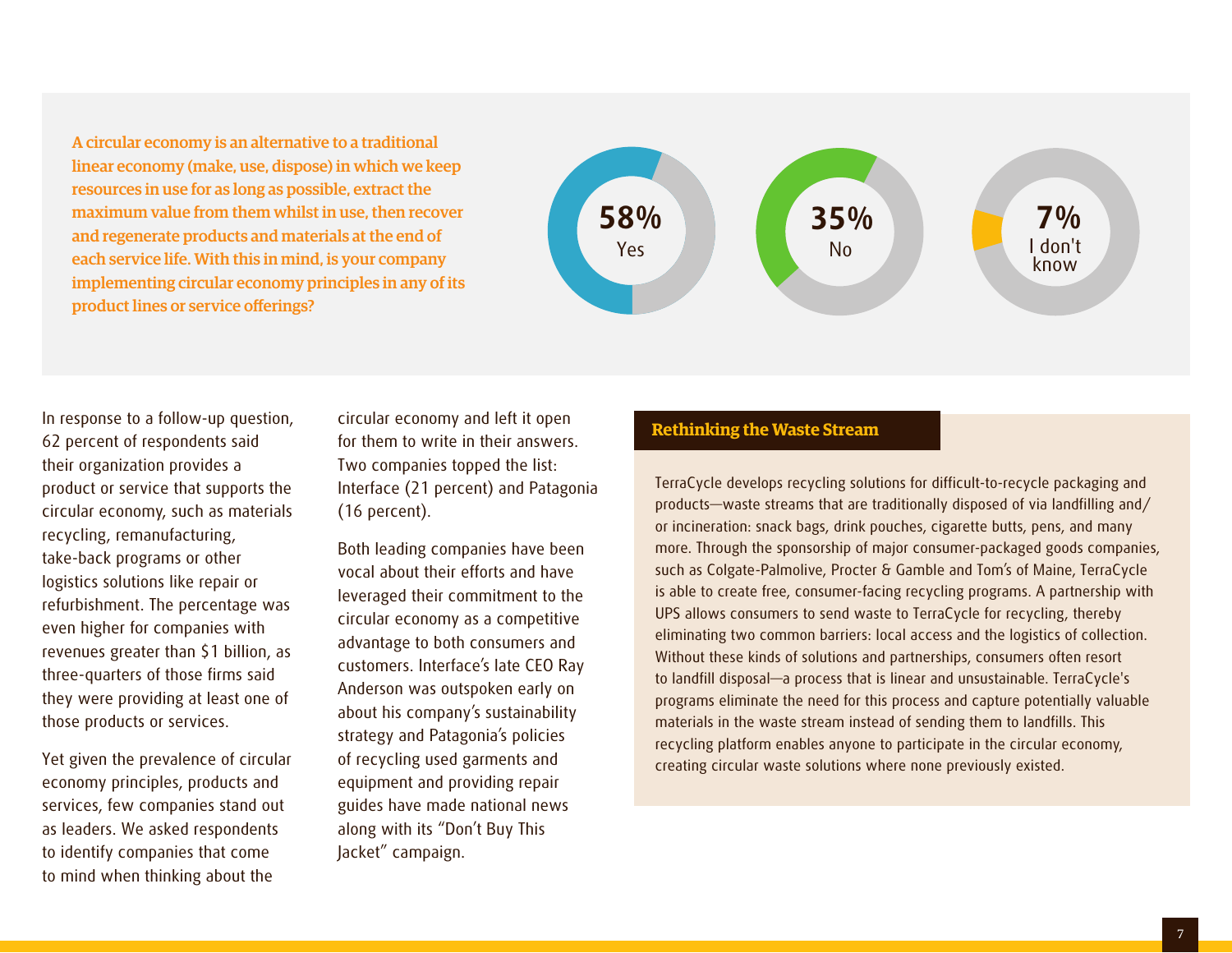## Business Sees a Future in Circular Economy

Adoption of circular economy principles will depend partly on the ability to introduce take-back systems or reuse products. Due to these factors, the biggest growth of circular economy is likely to first occur in one industry.

-

How important are circular economy principles to your organization two years ago, today, and two years from now?



The concept of a circular economy is projected to continue to gain traction in the coming years, nearly doubling in importance from two years ago with 47 percent stating that circular economy principles were important to their organization, versus 86 percent who believe it will be important two years from now.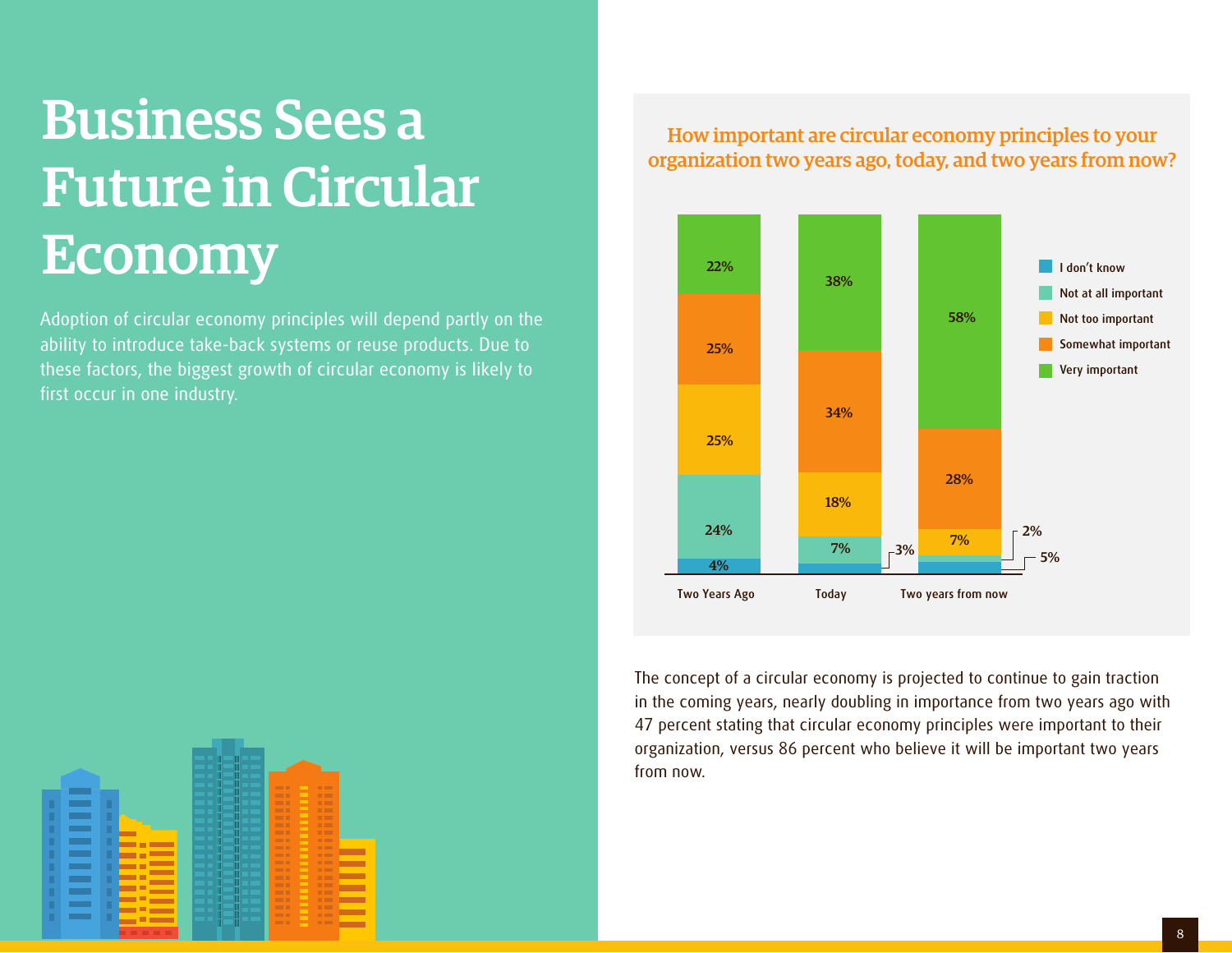The jury is still out in terms of which industries will lead in adopting circular economy principles. According to those surveyed, the biggest growth is likely to come from the technology sector — especially electronics such as computers and cell phones — as take-back systems and product reuse are most easily integrated in those models.



One respondent noted, "Traditionally recycled materials already have the opportunity but not the awareness. [We need] to make this work with a bigger vision, perhaps in the automotive or technology sector, so that the world will understand how [circular economy] is different."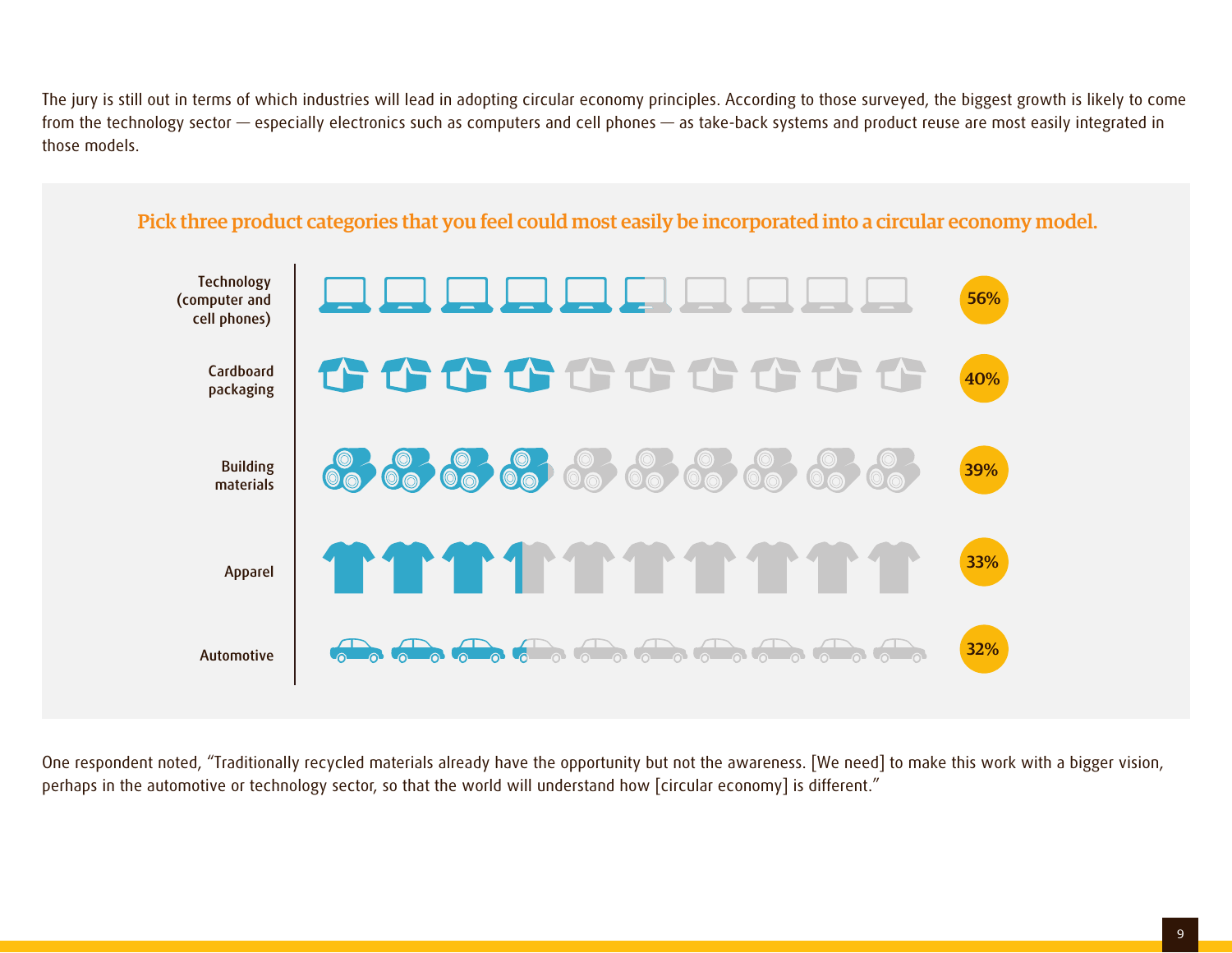#### **Closing the Loop on Single-Serve Coffee**

*Nespresso* is the worldwide pioneer in premium, single-serve coffee with a focus on delivering the highest quality coffees and ultimate coffee experiences. The *Nespresso* system – from aluminum capsule to machine – is designed to work together to ensure consistent quality in every cup of coffee.

While *Nespresso* capsules are made from aluminum – which is infinitely recyclable – recycling in the U.S. is a complex process due to the inconsistent infrastructure across the country. Building on its existing recycling program, *Nespresso* teamed up with UPS to implement a dedicated recycling program – separate from local curbside collection – to ensure that used capsules are properly recycled.

*Nespresso* offers pre-paid recycling bags for consumers to mail back used capsules by dropping them off at one of the 88,000 UPS® drop off locations in 48 states across the country, or by giving them to any UPS driver. In addition, consumers can take used capsules to any *Nespresso* Boutique, or return them at participating retail locations, where 100 percent of returned capsules are recycled.

Capsules are collected at consolidation facilities, where coffee grounds and aluminum capsules are later separated. The aluminum is melted down and used in new products, and coffee grounds are composted into high-quality soil amendments that go to landscapers, garden centers, municipalities and homeowners.

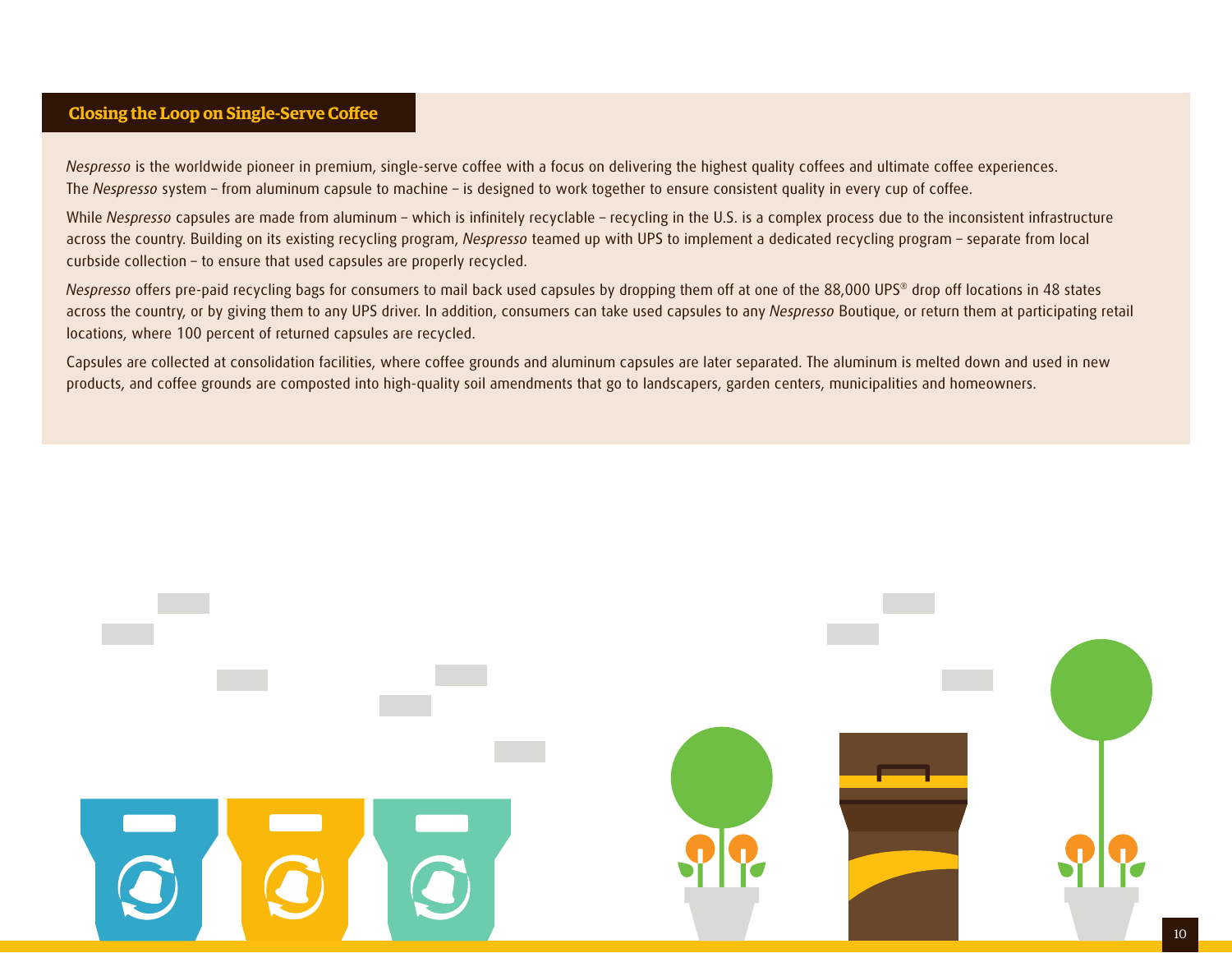# The Biggest Barrier is the Biggest Opportunity

For the circular economy to be embraced, companies will need to address existing challenges and solidify a better business case. Generating market demand through incentives focused on cost and convenience will help bring the circular economy to market and scale.



There is great promise in the fundamental principles of a circular economy and keeping resources and materials in play endlessly. But principles alone won't bring this concept to market, let alone to scale. We asked respondents to identify the top three barriers from a list of 13. One of the top five barriers, cited by 38 percent of respondents, was an insufficient business case. This was even greater in companies with revenues of more than \$1 billion: 45 percent of those cited the need for a better business case.

What do you believe are the biggest barriers to implementing an effective, global circular economy? Please select the top three barriers.



Financial considerations loom as other highly ranked barriers, logistics costs (36 percent) and other business objectives taking priority (30 percent). Rounding out the top five was the need for increased education efforts for both consumers and the C-suite (both at 36 percent).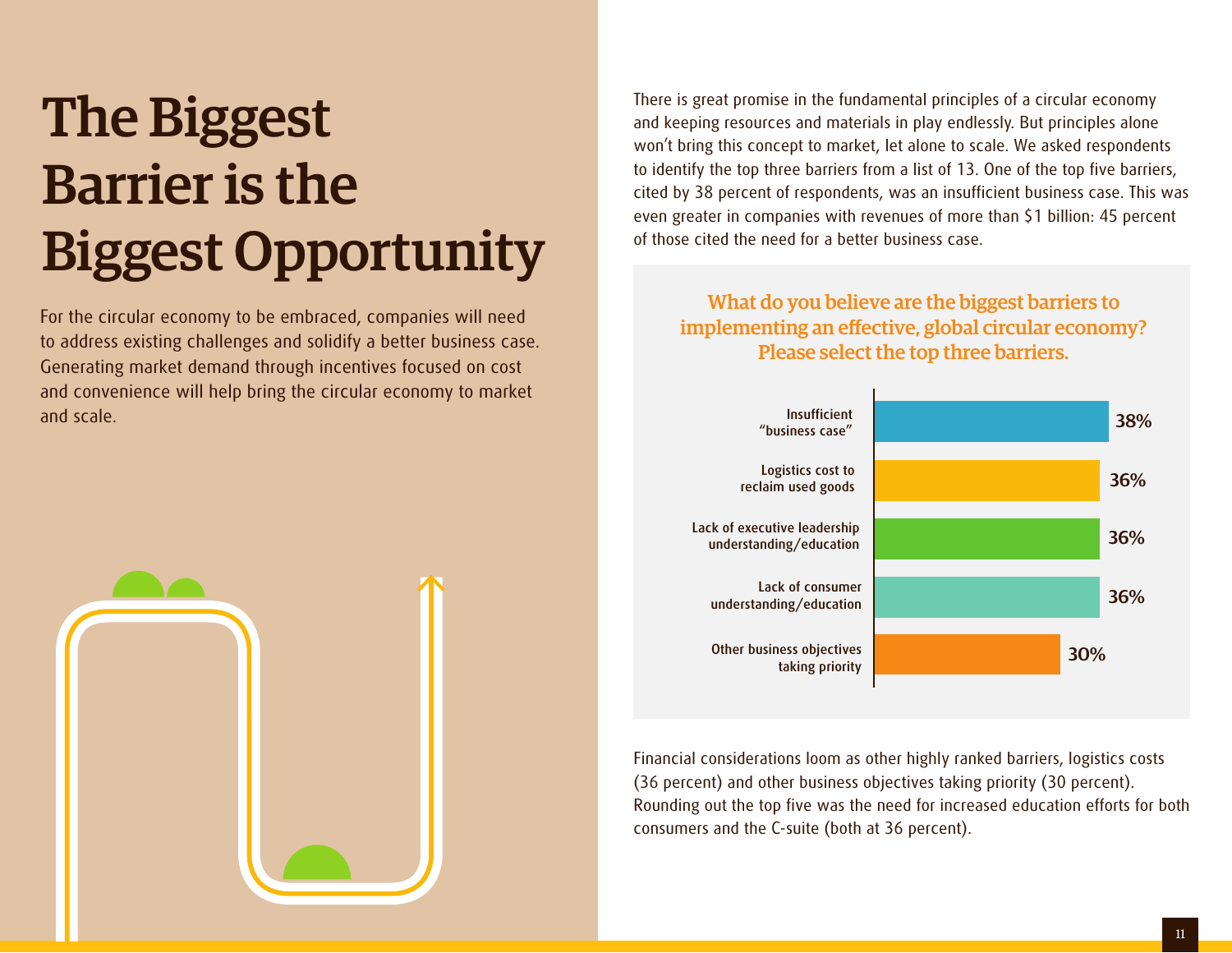We also asked our respondents to identify the most important factors that will determine whether circular economy principles and practices will be widely adopted. Market demand was viewed as a critical factor to making a better business case for adoption of circular economy principles.

Twenty-six percent of respondents identified the most important factor as customers and consumers demanding that products be recoverable, recyclable or refurbishable. The second most important factor is also related to demand, as 18 percent of respondents cited the need for a ready market for used products or recaptured materials and resources.

In order to create greater demand, respondents weighed in on strategies that could help increase participation from businesses and consumers in the circular economy. The top three incentives to ensure the return and reuse of consumer products are: a rebate in the form of cash back (56 percent), convenience of returning product at a brick-and-mortar location (47 percent) and an ability to return products using pre-paid shipping (42 percent).

What are the three best incentives to ensure the return and thereafter the reuse of CONSUMER products or their components and materials at the end of its period of primary use?

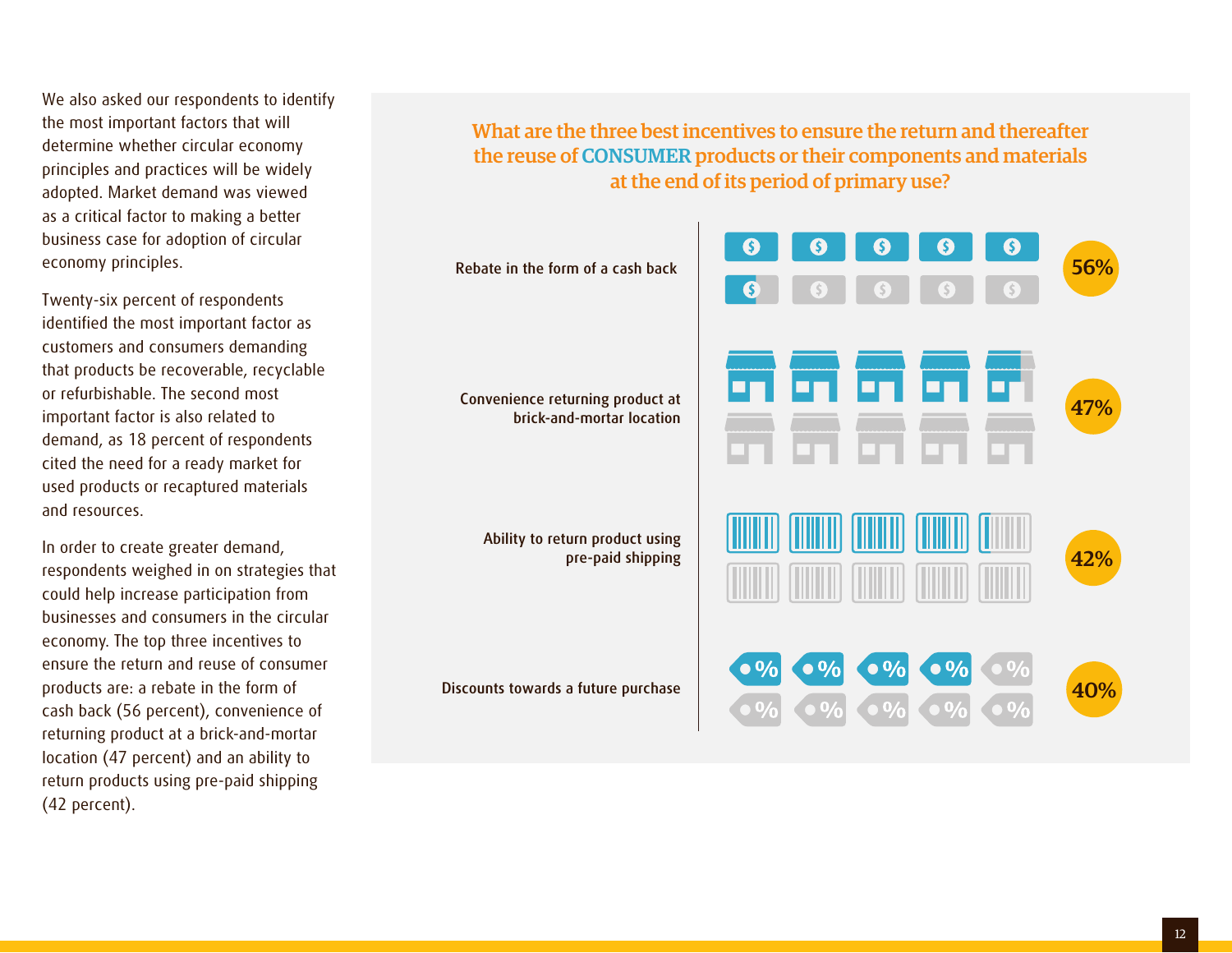The top three incentives to ensure the return and reuse of industrial (B2B) products are that the producer or distributor physically reclaims products (59 percent), the offering of a turnkey packaging and pickup service (51 percent) and a commitment by the manufacturer to refurbish products and return them for continued use (48 percent). Both business customers and consumers are motivated by the same factors: cost savings and convenience.

Consumer and customer demand for products may be the most important trigger for growth. According to our findings, market demand must be sufficient in order to motivate business to build with waste and design for reuse. Circular economy principles would then be integrated into the whole supply chain, including robust and efficient take-back models. Finally, customers and consumers necessitate incentives in the form of cost or convenience in order to increase market demand.

#### What are the three best incentives to ensure the return and thereafter the reuse of INDUSTRIAL (B2B) products or their components and materials at the end of its period of primary use?

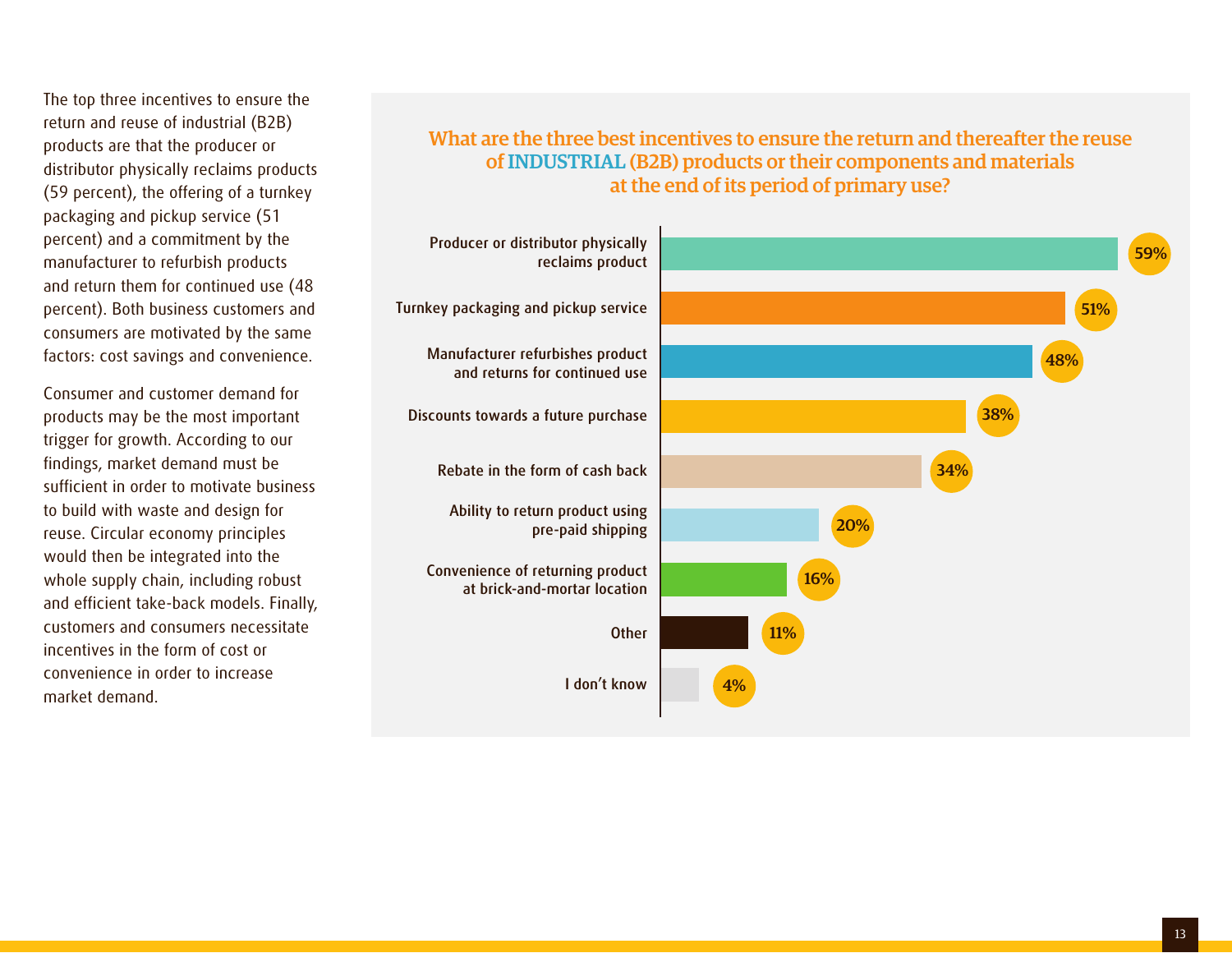## A New Operating Model for the Circular Economy

Reassessing product design and discovering innovative methods to reuse waste during the manufacturing process is critical to the long-term success of the circular economy. The majority of companies surveyed have already begun to recognize the value of using waste as a supply chain input and design products for recyclability.

Organizations seeking to provide products and services in the circular economy may need to rethink their business models. This will require organizations to take a holistic view of the life and future lives of their products with a strategic focus on materials, design and logistics.

Rethinking material inputs is critical to the success of the circular economy. Recovered waste and recycled materials still represent only a small percentage of manufacturing input. Market mechanisms will be needed to match recycled or waste materials to processes that use these materials as inputs. Fifty-four percent of respondents indicated their companies do not produce any products using any type of waste.

Companies with greater than \$1 billion in annual revenue are more likely to treat waste as an essential component in the supply chain, as more than 75 percent use waste as a manufacturing input. These companies produce at least one or more products using more than 25 percent of the following types of waste: post-consumer waste (23 percent), pre-consumer waste (14 percent) and post-industrial waste (16 percent). Only 36 percent say they do not produce products using any type of waste.

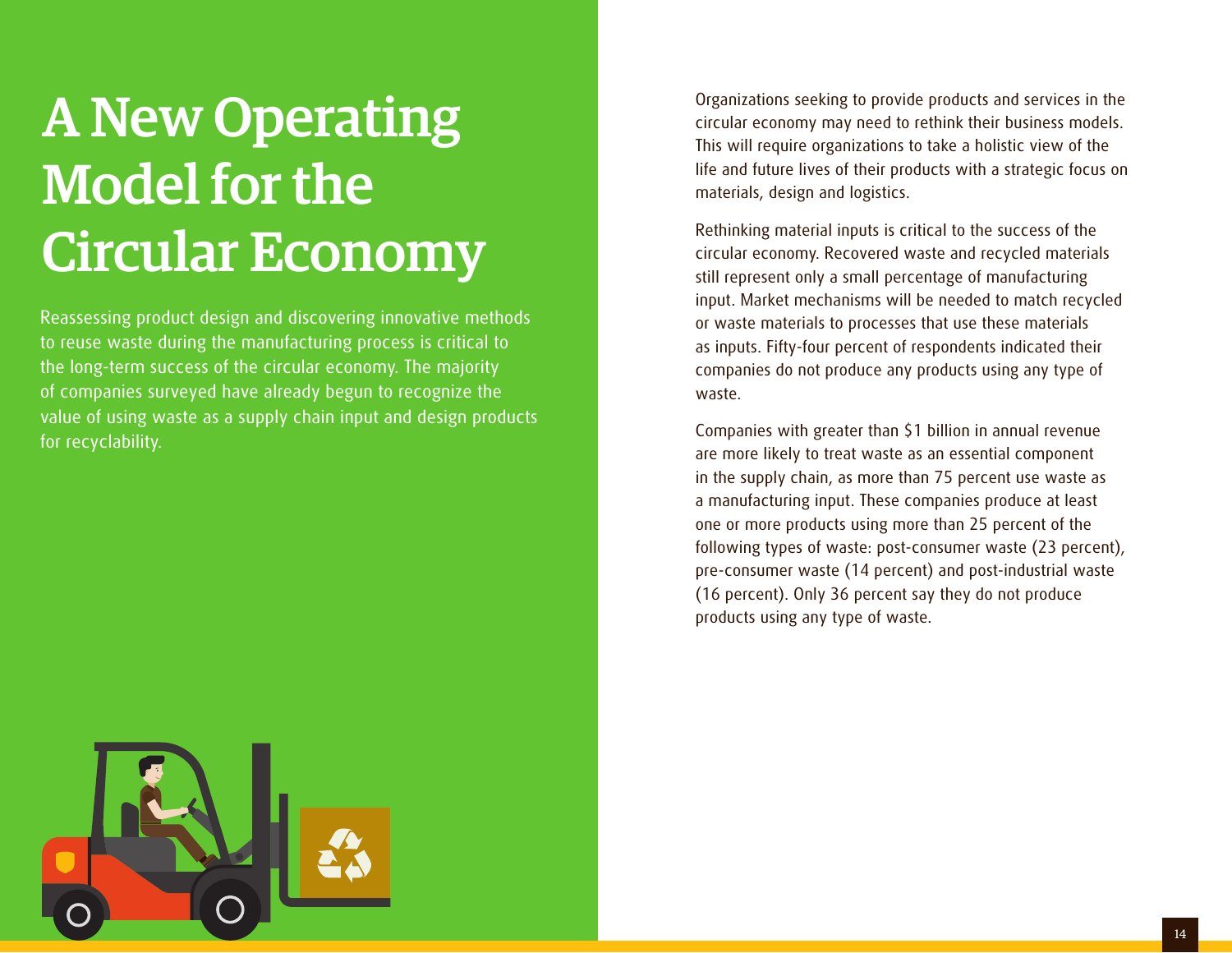Design will have a major influence on circular economy efforts, both in terms of material inputs and repurposing at end-of-life. Respondents from the larger companies we surveyed are clearly doing more when it comes to design.



These are promising signs. For example, the large organizations surveyed have designed at least one or more products for recyclability (50 percent), reuse (35 percent), disassembly (24 percent) or remanufacturing (21 percent).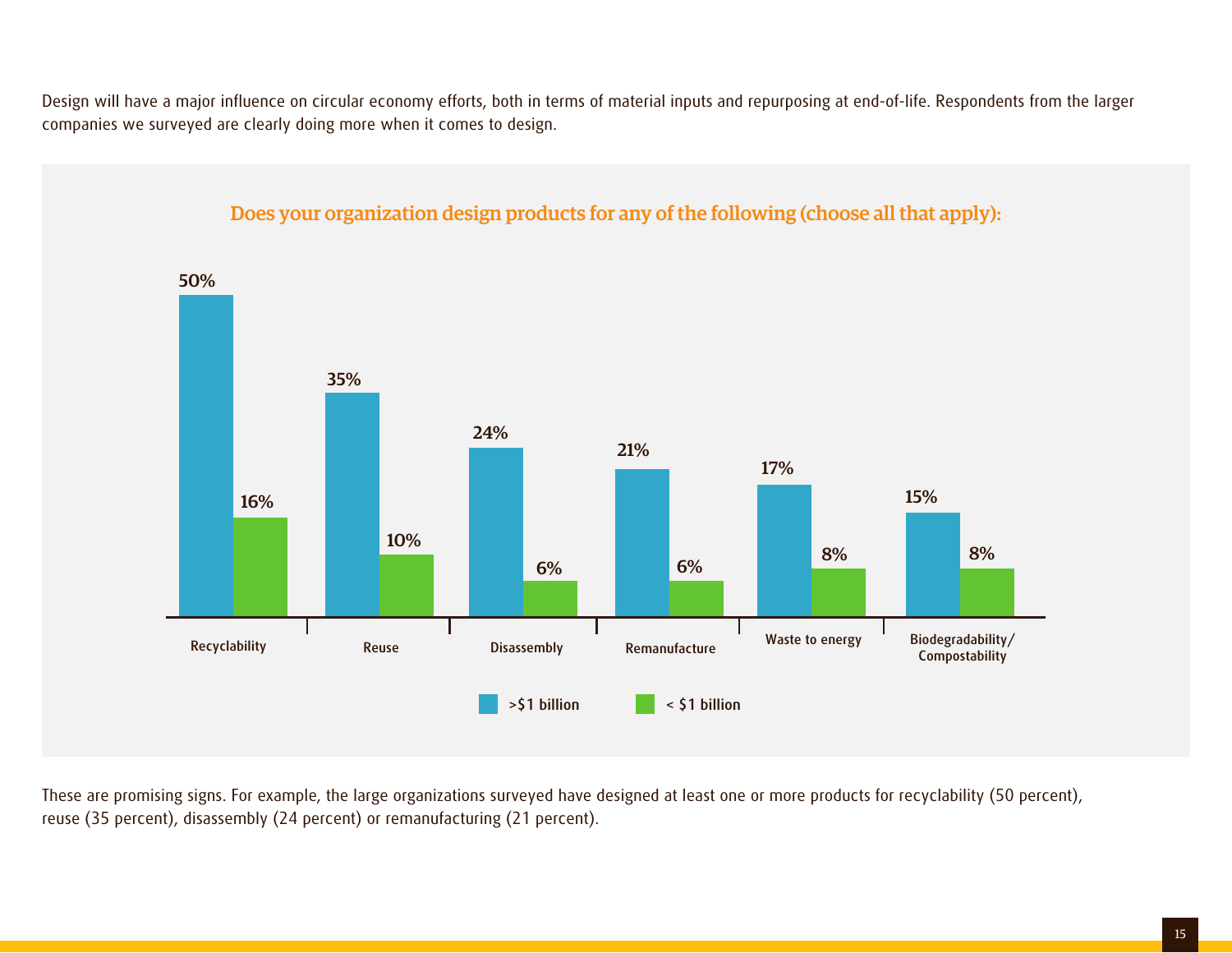#### **Fueling the Circular Economy**

As a transportation and logistics company, UPS facilitates the circular economy by providing more efficient and sustainable solutions to help reclaim and refurbish products at the end of their useful life.

In addition to enabling its customers' participation in the circular economy, UPS also applies circular thinking within its own operations through the use of renewable natural gas (RNG), also known as biomethane. By using RNG, UPS is taking methane that would otherwise be released into the atmosphere as a greenhouse gas and converting it into a fuel to power its trucks.

Nearly every landfill, agriculture operation, and manufacturing and waste plant generates methane – it is among the most abundant forms of fuel on the planet. To be converted into RNG, methane is captured from the landfill before it is released into the atmosphere, then purified, processed and distributed through the natural gas pipeline system, making it available for use in any vehicle that can run on natural gas.

RNG provides a two-for-one solution to greenhouse gas emissions: it replaces conventional fuel (and its carbon emissions) that UPS would otherwise use, and also prevents methane from being released into the atmosphere, where it is more than 21 times more harmful than carbon dioxide.

Using RNG demonstrates UPS's commitment to develop alternative fuels and advanced technologies. The company already operates 19 biomethane heavy-duty trucks in the U.K. and is expanding its use of RNG in its alternative fuel and advanced technology fleet through investments in Tennessee, California, Mississippi and Texas.

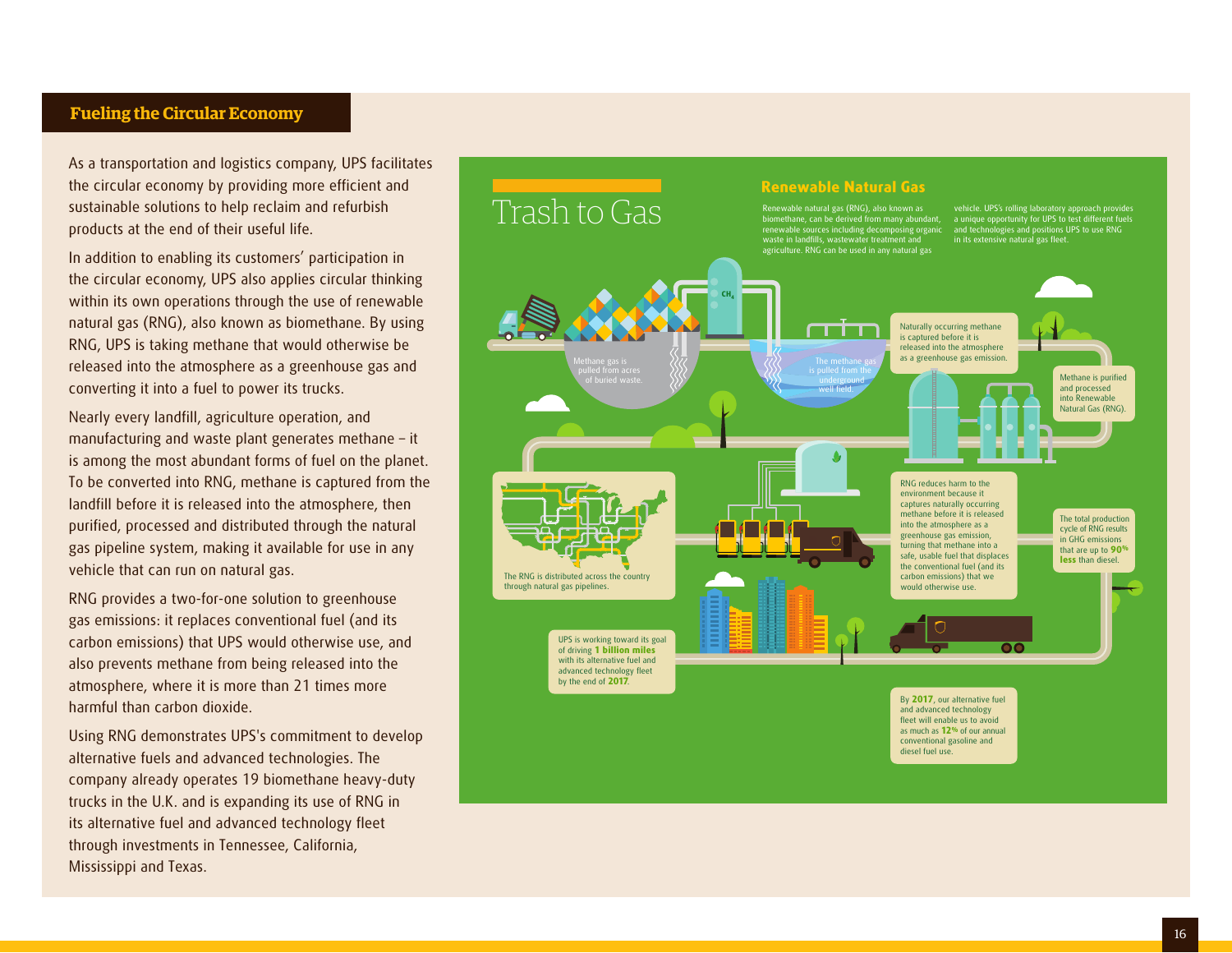## The Importance of Logistics to the Circular Economy

Engineering smart packaging and take-back processes will help businesses establish reuse and recyclability systems in a cost-effective manner. Optimizing "first mile" logistics will help companies to close the loop and implement a sustainable circular economy model.

Logistics plays a critical role in implementing successful and sustainable circular strategy. Nearly unanimously, 97 percent of respondents claim logistics as either very important (87 percent) or somewhat important (10 percent) to transitioning to a circular economy.

#### When considering the challenges of transitioning to a circular economy, how important is logistics to its success?



As e-commerce and just-in-time delivery strategies have grown, so has the "last mile" challenge to deliver products to a consumer's home or the loading dock of a manufacturing plant at a reasonable cost. Logistics can offer customers unique value by helping to incentivize greater participation in the circular economy through a seamless and convenient take-back model. Offering pre-paid shipping labels, smart packaging and convenient take-back mechanisms will fuel market demand.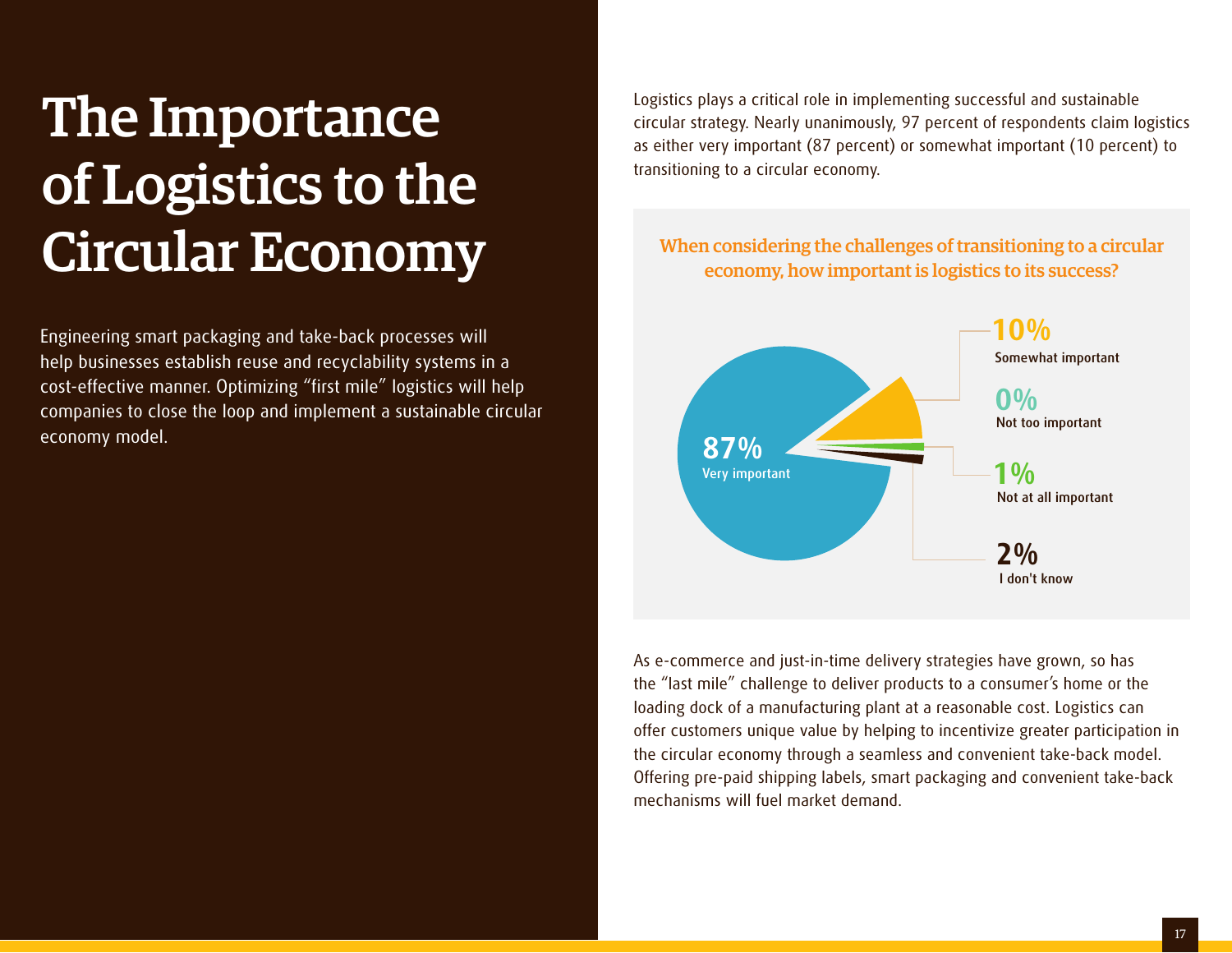For the circular economy, this becomes a "first mile" conundrum to reclaim products and materials for future use. In order to solve this issue, each product's value chain — that complete view from raw material to end-of-life disposition — must be analyzed by its unique characteristics. Circular economy supply-chain models will need to determine whether reclaimed products and materials should be transported back to a central hub facility or dealt with on a local level.

Some products, such as aluminum or others requiring high-cost recovery processes, may need to travel a greater distance than those that can be repaired or remanufactured locally. For other products, co-locating businesses where the waste of one is feedstock for another (such as beer grains used for animal feed) can be efficient, but requires supply-chain modeling to determine the potential costs and benefits involved.

This is where logistics expertise can play a critical role in the circular economy. Logistics companies can offer customers unique value by incentivizing greater participation in the circular economy through a seamless and convenient take-back model. Consumer and customer costs can be reduced through the use of backhauling, as well as load and route optimization. Backhauling involves utilizing delivery vehicles to transport cargo or freight to a recycling or reuse location, along some or the entire original delivery route.

Technology will have a role to play in this as well. The Internet of Things (IoT) is becoming pervasive, as sensors are used across an entire supply chain. Packages and loads can signal their readiness to be retrieved, making reverse logistics more dynamic. Additionally, vehicles can be dynamically routed based upon real-time conditions.

The majority of survey respondents indicated that getting the business model right is critical to the growth of the circular economy. Increased demand will lead to companies taking greater control of the entire product life-cycle, from innovative materials and designs to more efficient manufacturing and take-back models.

Much has been written about how the development of new materials and life-cycle assessments has changed the success criteria for designers. As the scope of the circular economy expands, so will the focus on logistics. Companies will begin to look beyond product design, ensuring logistics will soon be another area where circular economy leaders will direct their attention.